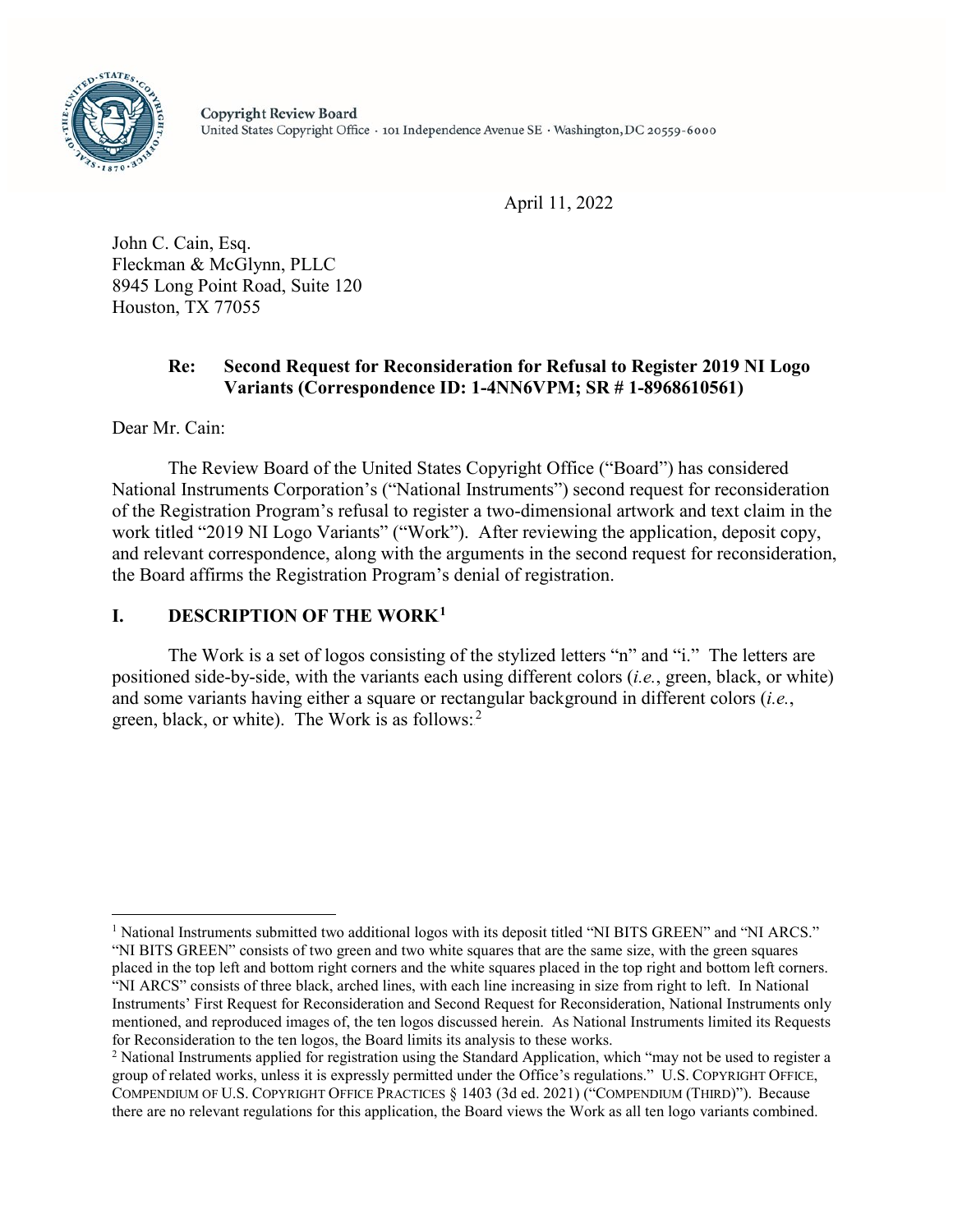John C. Cain, Esq. April 11, 2022 Fleckman & McGlynn, PLLC



# **II. ADMINISTRATIVE RECORD**

On June 26, 2020, National Instruments filed an application to register a copyright claim in the Work. In a July 24, 2020 letter, a Copyright Office registration specialist refused to register the claim, finding that it "lacks the authorship necessary to support a copyright claim." Initial Letter Refusing Registration from U.S. Copyright Office to John Cain at 1 (July 24, 2020).

In a letter dated August 25, 2020, National Instruments requested that the Office reconsider its initial refusal to register the Work. Letter from John C. Cain to U.S. Copyright Office (Aug. 25, 2020) ("First Request"). After reviewing the Work in light of the points raised in the First Request, the Office re-evaluated the claims and again concluded that the Work's "individual elements . . . do not exhibit a sufficient amount of original and creative authorship to support a copyright registration." Refusal of First Request for Reconsideration from U.S. Copyright Office to John Cain at 3 (Feb. 3, 2021). The Office further concluded that the "arrangement of these few elements [(*i.e.*, letters, colors, and shapes)] into an expected logo configuration in no way demonstrates the necessary creativity required to support a claim in copyright." *Id.*

In a letter dated April 23, 2021, National Instruments requested that, pursuant to 37 C.F.R. § 202.5(c), the Office reconsider for a second time its refusal to register the Work. Letter from John C. Cain to U.S. Copyright Office (Apr. 23, 2021) ("Second Request"). In that letter, National Instruments argued that the Work was not a "commonplace symbol," as it cannot be found "on any keyboard" and that the Board failed to acknowledge creative elements within the work, such as the stylized letters "n" and "i" having "a distinctive notch in the top left corner" and "a distinctive curved bottom," respectively. *Id.* at 3. Additionally, National Instruments asserted that the "design choices were made regarding the underlying design of the NI Logo and the colors, size, and spacing of the individual NI Logos and backgrounds of the overall work." *Id.* Finally, it asserted that "[t]he elements of the underlying NI Logo and the overall design comprising ten variations of the logo, while relatively simple, are arranged in a sufficiently original way to possess 'some modicum of creativity.'" *Id.* at 6.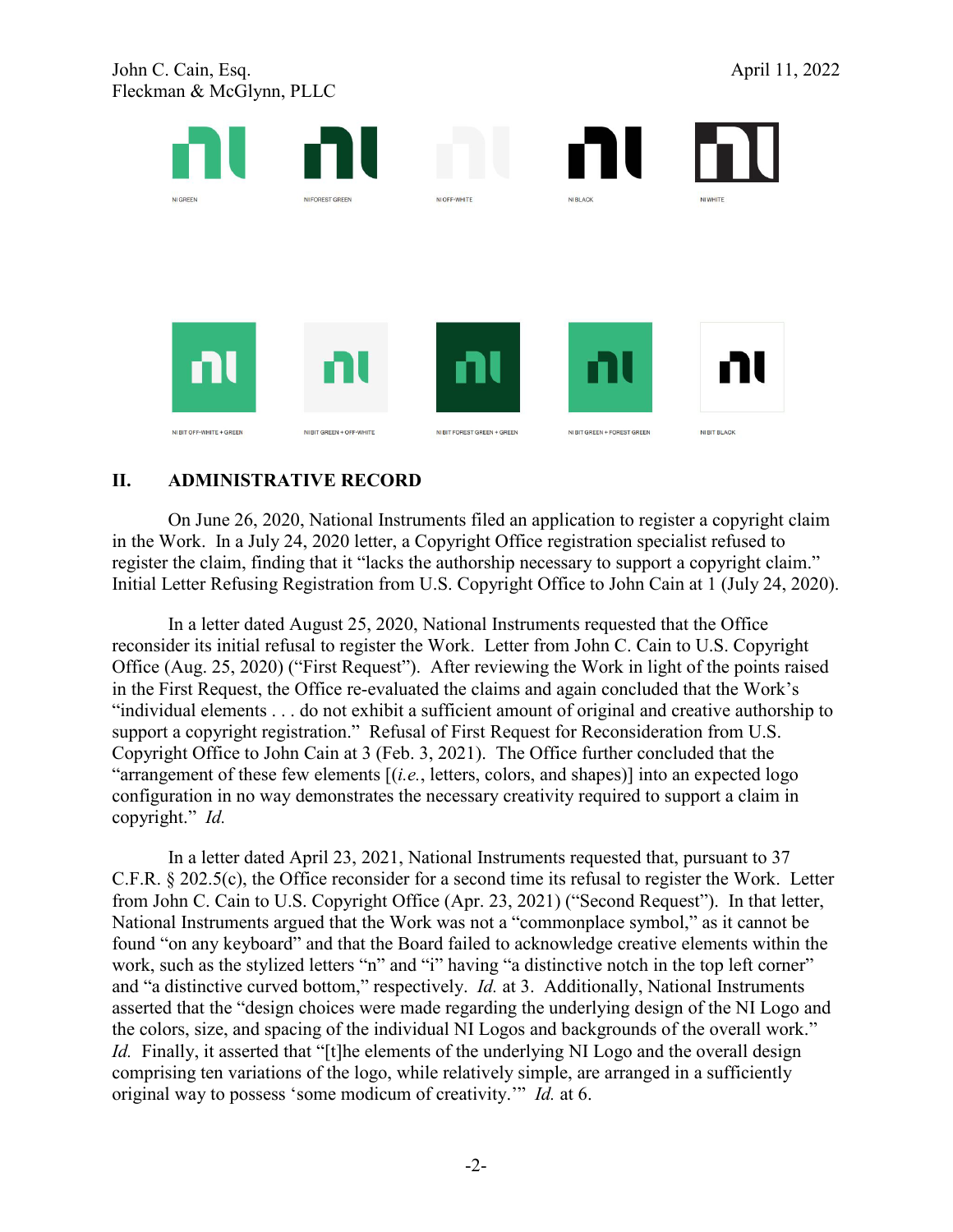### **III. DISCUSSION**

A work may be registered if it qualifies as an "original work[] of authorship fixed in any tangible medium of expression." 17 U.S.C. § 102(a). In this context, the term "original" consists of two components: independent creation and sufficient creativity. *See Feist Publ'ns, Inc. v. Rural Tel. Serv. Co.*, 499 U.S. 340, 345 (1991). First, the work must have been independently created by the author, *i.e.*, not copied from another work. *Id.* Second, the work must possess sufficient creativity. *Id.* Only a modicum of creativity is necessary, but the Supreme Court has ruled that some works (such as the alphabetized telephone directory at issue in *Feist*) fail to meet even this low threshold. *Id.* The Court observed that "[a]s a constitutional matter, copyright protects only those constituent elements of a work that possess more than a *de minimis* quantum of creativity." *Id.* at 363. It further found that there can be no copyright in a work in which "the creative spark is utterly lacking or so trivial as to be virtually nonexistent." *Id.* at 359.

The Office's regulations implement the longstanding requirement of originality set forth in the Copyright Act. *See, e.g.*, 37 C.F.R. § 202.1(a) (prohibiting registration of "[w]ords and short phrases such as names, titles, and slogans; familiar symbols or designs; [and] mere variations of typographic ornamentation, lettering or coloring"); *id.* § 202.10(a) (stating "to be acceptable as a pictorial, graphic, or sculptural work, the work must embody some creative authorship in its delineation or form"). Some combinations of common or standard design elements may contain sufficient creativity with respect to how they are juxtaposed or arranged to support a copyright. Nevertheless, not every combination or arrangement will be sufficient to meet this test. *See Feist*, 499 U.S. at 358 (finding the Copyright Act "implies that some 'ways' [of selecting, coordinating, or arranging uncopyrightable material] will trigger copyright, but that others will not"). A determination of copyrightability in the combination of standard design elements depends on whether the selection, coordination, or arrangement is done in such a way as to result in copyrightable authorship. *Id.*; *see also Atari Games Corp. v. Oman*, 888 F.2d 878, 883 (D.C. Cir. 1989); *Coach, Inc. v. Peters*, 386 F. Supp. 2d 495, 498–99 (S.D.N.Y. 2005).

A mere simplistic arrangement of non-protectable elements does not demonstrate the level of creativity necessary to warrant protection. *See Satava v. Lowry*, 323 F.3d 805, 811 (9th Cir. 2003) ("a combination of unprotectable elements is eligible for copyright protection only if those elements are numerous enough and their selection and arrangement original enough that their combination constitutes an original work of authorship"); *see also* U.S. COPYRIGHT OFFICE, COMPENDIUM OF U.S. COPYRIGHT OFFICE PRACTICES § 906.1 (3d ed. 2021) ("COMPENDIUM (THIRD)") (stating that the author's use of a work that consist merely of geometric shapes must "result[] in a work that, as a whole, is sufficiently creative").

Applying these legal standards, the Board finds that the Work does not contain the requisite authorship necessary to sustain a claim to copyright. Specifically, neither the individual elements of the Work nor the Work as whole demonstrate sufficient creativity to be protectable under the Copyright Act.

The individual elements of the Work consist of multiple instances of the stylized letters "n" and "i"; the use of five different colors to depict the letters and/or the backdrops against which the letters are displayed, which are combined in a finite number of arrangements; and the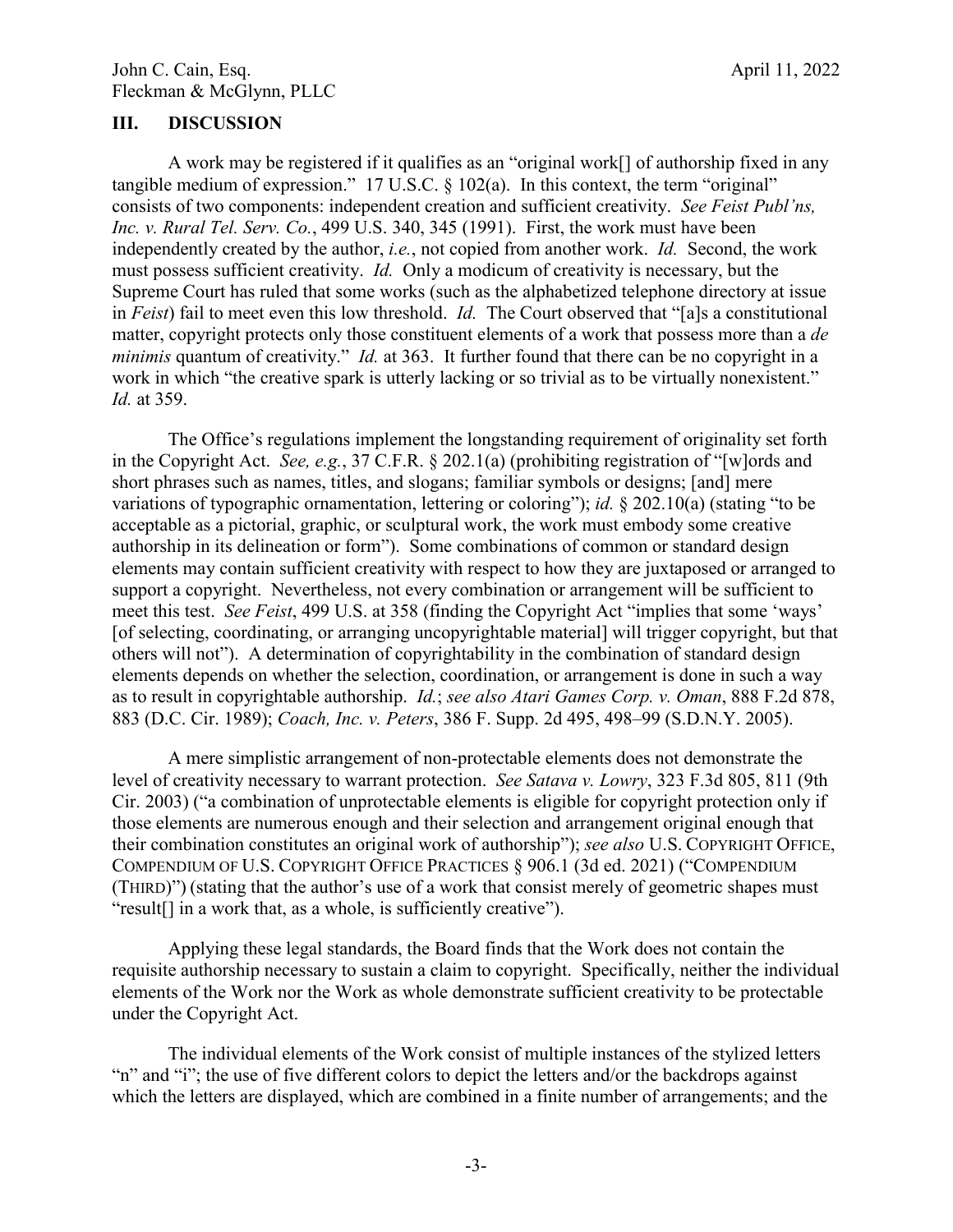### John C. Cain, Esq. April 11, 2022 Fleckman & McGlynn, PLLC

limited use of simplified geometrical shapes. Each of these elements fails to demonstrate the sufficient creativity required for copyright protection. First, the Work's stylization of the letters "n" and "i" are uncopyrightable. *See* 37 C.F.R. § 202.1(a); COMPENDIUM (THIRD) § 313.4(J); *see also Yu Zhang v. Heineken N.V.*, 2010 WL 11596643 (C.D. Cal. Sept. 29, 2010) (declining to find copyright protection in a stylized rendering of Kanji characters in the Chinese language because "variations of lettering or typographic ornamentation are not subject to copyright" and copyright protection would "effectively give [plaintiff] a monopoly on renditions of these five Chinese characters").

While National Instruments argues that the Work is not "in any standard font or typeface," First Request at 4, and cannot be found "on any keyboard," Second Request at 3, it also admits that the Work "uses a stylized version of the lower case letters 'n' and 'i'." Second Request at 3. Letters are the building blocks of expression and cannot be protected by copyright law "regardless of how novel and creative the shape and form of the typeface characters may be." COMPENDIUM (THIRD) § 906.4; *see also Eltra Corp. v. Ringer*, 579 F.2d 294, 298 (4th Cir. 1978) (noting Congress has consistently refused copyright protection to typeface); *Tufenkian Imp./Export Ventures, Inc. v. Einstein Moomjy, Inc.*, 338 F.3d 127, 132 (2d Cir. 2003) (explaining that letters are "raw materials" within the public domain, including "the generic shape of the letter 'L' and all of the elaborately more specific 'L's' from the hundreds of years of font designs that have fallen into the public domain"). In "some very limited cases" decorative elements added to a graphical work otherwise comprised largely of lettering may be sufficiently creative to warrant registration. *See* COMPENDIUM (THIRD) § 906.4 (discussing the example of "original pictorial art that forms the entire body or shape of the typeface characters"); *see also* COMPENDIUM (THIRD) § 313.3(D). Here, however, the claimed decorative elements of the Work — namely the "distinctive notch in the top left corner" of the "n" and the "distinctive curved bottom" of the "i" — are not sufficiently creative to overcome the general prohibition on registration of mere lettering. *See* Second Request at 3. Instead, the notch and curved bottom of the letters are examples of mere variations of typographic ornamentation that are not subject to copyright protection. Further, the use of green, black, or white coloring alone is not eligible for copyright protection. *See* 37 C.F.R. § 202.1(a); COMPENDIUM (THIRD) § 906.3 ("Mere coloration or mere variations in coloring alone are not eligible for copyright protection."). Finally, the use of squares or rectangles surrounding the "n" and "i" is not protectable by copyright. *See* 37 C.F.R. § 202.1(a); COMPENDIUM (THIRD) § 906.1 (listing "squares, cubes, [and] rectangles" as common geometric shapes that are not protectable).

Nor does the combination of these unprotectable elements in the Work rise to the level of creativity necessary for copyright registration. Where a design combines uncopyrightable elements, it is protected only when the "elements are numerous enough and their selection and arrangement original enough that their combination constitutes an original work of authorship." *Satava*, 323 F.3d at 811. Here, the letters are "arranged in two lines of five logos per line," Second Request at 3, which constitutes a "mere simplistic arrangement" that evidences insufficient creativity. *See id.*; *see also Coach*, 386 F. Supp. 2d at 499 (holding that two unlinked letters facing each other in a mirror image did not contain the requisite level of creativity); *Speedway Motors, Inc. v. Perlmutter*, No. 4:20-CV-3089, 2021 U.S. Dist. LEXIS 150107, at \*14–15 (D. Neb. Aug. 10, 2021) (affirming the Office's decision to deny registration to a logo consisting of two colors, a circle, and typeface); *Alberto-Culver Co. v. Andrea Dumon, Inc.*, 466 F.2d 705, 711 (7th Cir. 1972) ("mere distinctiveness in typographic ornamentation will